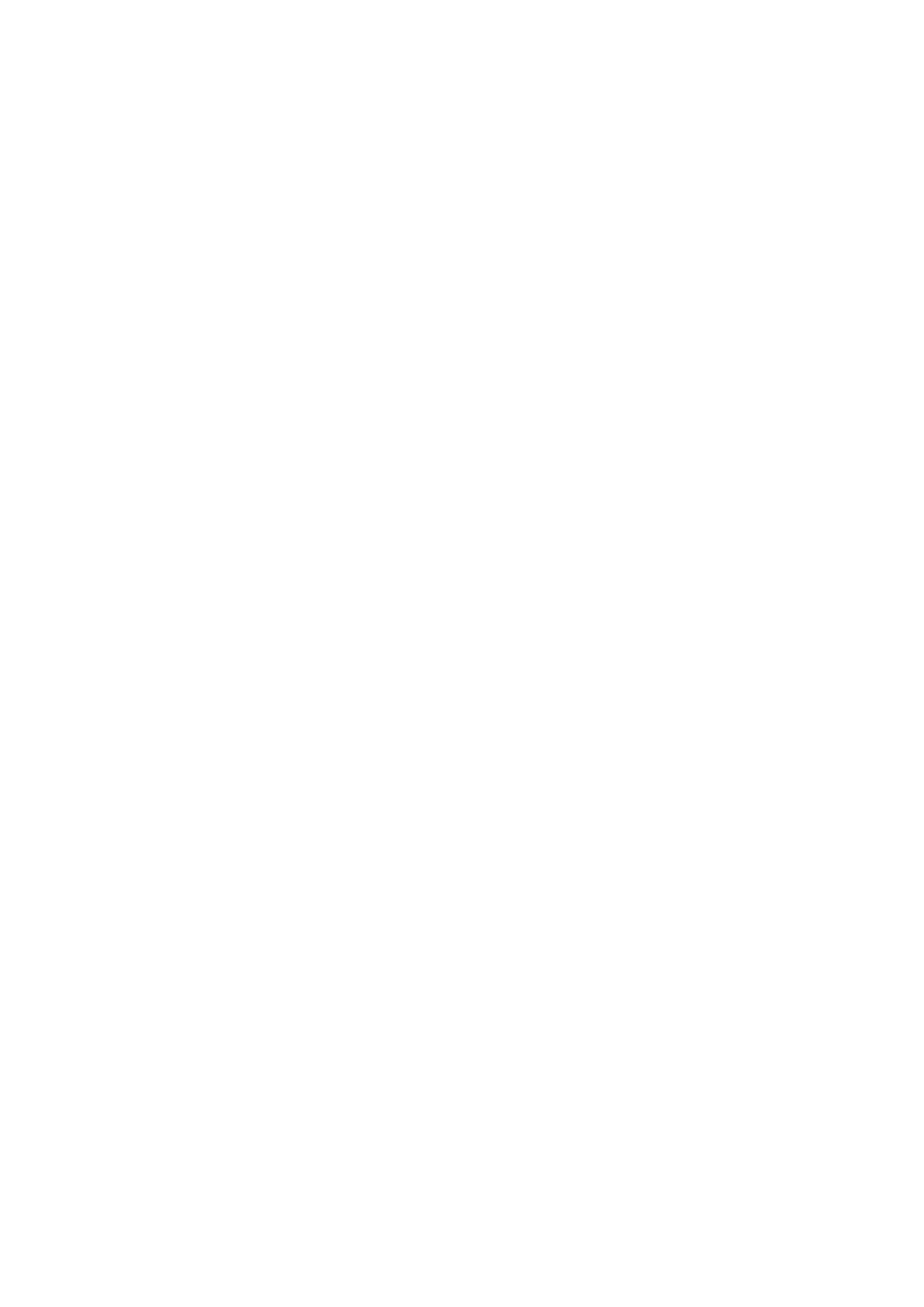*I certify that this public bill, which originated in the Legislative Assembly, has finally passed the Legislative Council and the Legislative Assembly of New South Wales.*

> *Clerk of the Legislative Assembly. Legislative Assembly, Sydney, , 2012*



New South Wales

# **Police Integrity Commission Amendment Bill 2012**

Act No , 2012

An Act to amend the *Police Integrity Commission Act 1996* to implement recommendations arising from the statutory review of the Act under section 146; and for other purposes.

*I have examined this bill and find it to correspond in all respects with the bill as finally passed by both Houses.*

*Assistant Speaker of the Legislative Assembly.*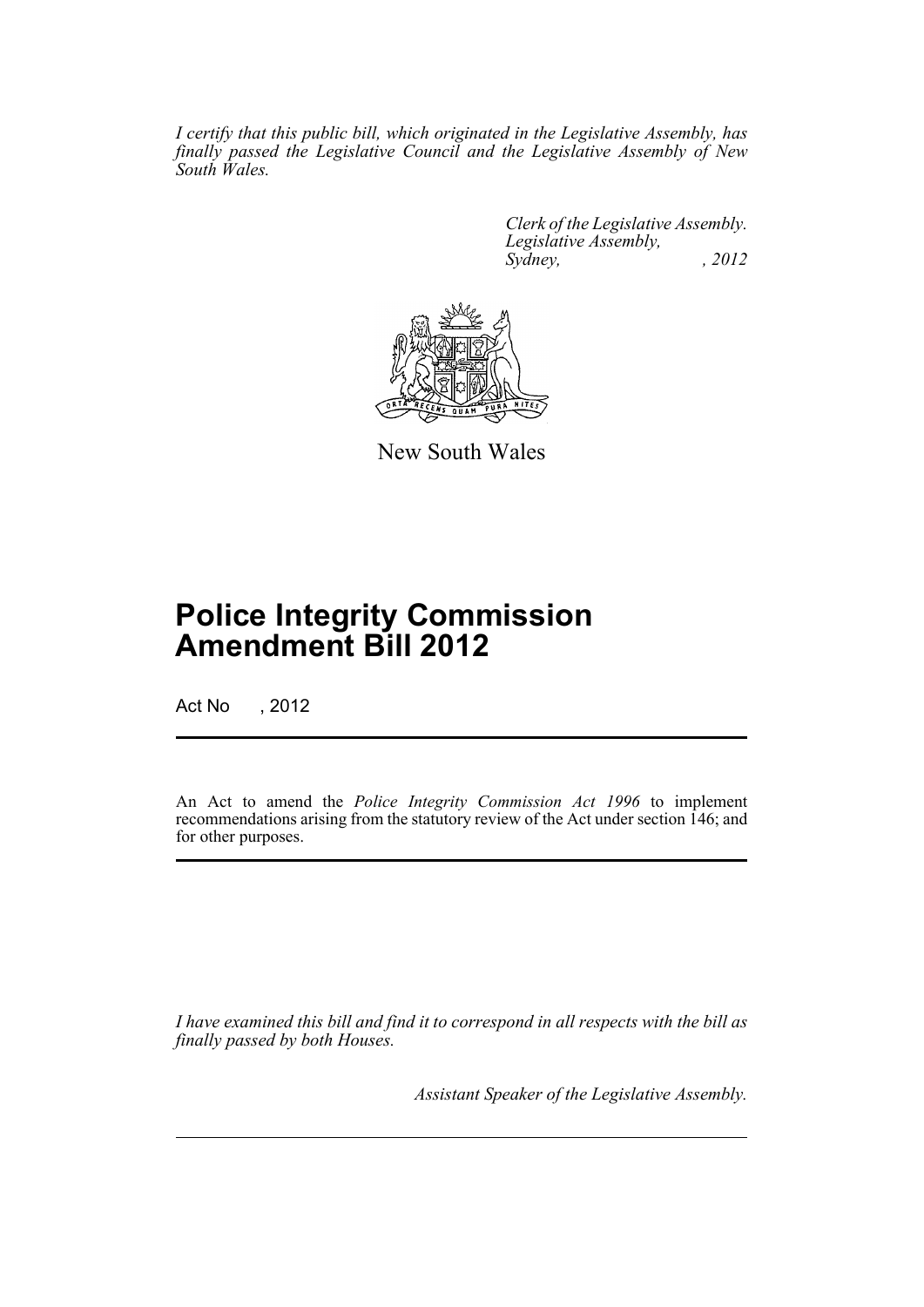# <span id="page-3-0"></span>**The Legislature of New South Wales enacts:**

# **1 Name of Act**

This Act is the *Police Integrity Commission Amendment Act 2012*.

# <span id="page-3-1"></span>**2 Commencement**

This Act commences on the date of assent to this Act.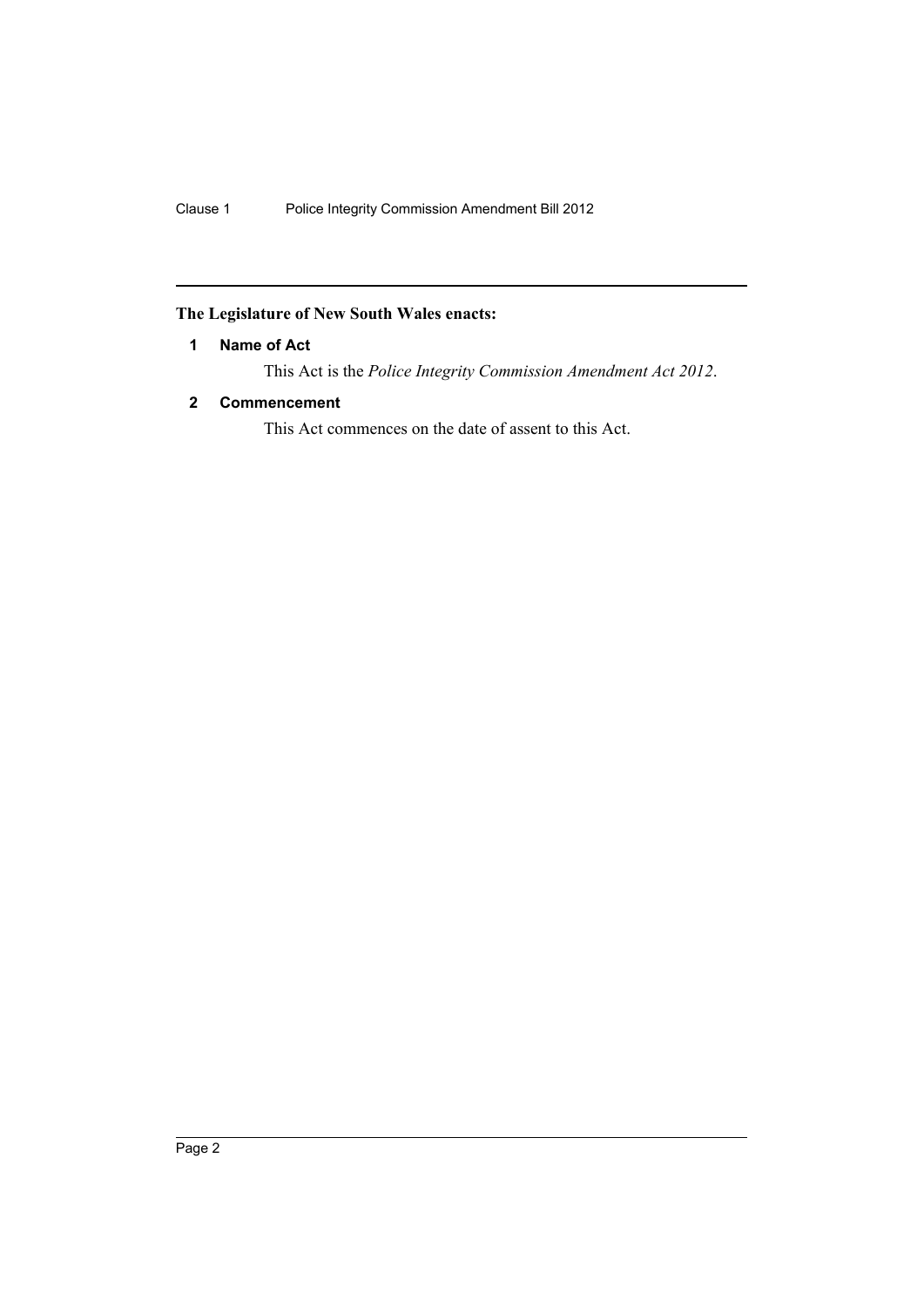Amendment of Police Integrity Commission Act 1996 No 28 Schedule 1

# <span id="page-4-0"></span>**Schedule 1 Amendment of Police Integrity Commission Act 1996 No 28**

## **[1] Section 3**

Omit the section. Insert instead:

### **3 Principal objects of Act**

The principal objects of this Act are:

- (a) to establish an independent, accountable body whose principal function is to detect, investigate and prevent police corruption and other serious officer misconduct, and
- (b) to provide special mechanisms for the detection, investigation and prevention of serious officer misconduct and other officer misconduct, and
- (c) to protect the public interest by preventing and dealing with officer misconduct, and
- (d) to provide for the auditing and monitoring of particular aspects of the operations and procedures of the NSW Police Force and the New South Wales Crime Commission.

# **[2] Section 4 Definitions**

Insert in alphabetical order:

*officer misconduct* means police misconduct, corrupt conduct of an administrative officer or misconduct of a Crime Commission officer.

# **[3] Section 4 (1A)**

Insert after section 4 (1):

## (1A) **Serious and other misconduct**

References in provisions of this Act to "serious" officer misconduct and "other" officer misconduct are intended for general guidance and are not intended to indicate a precise distinction between the two concepts.

## **[4] Section 5 Police misconduct**

Omit section 5 (4).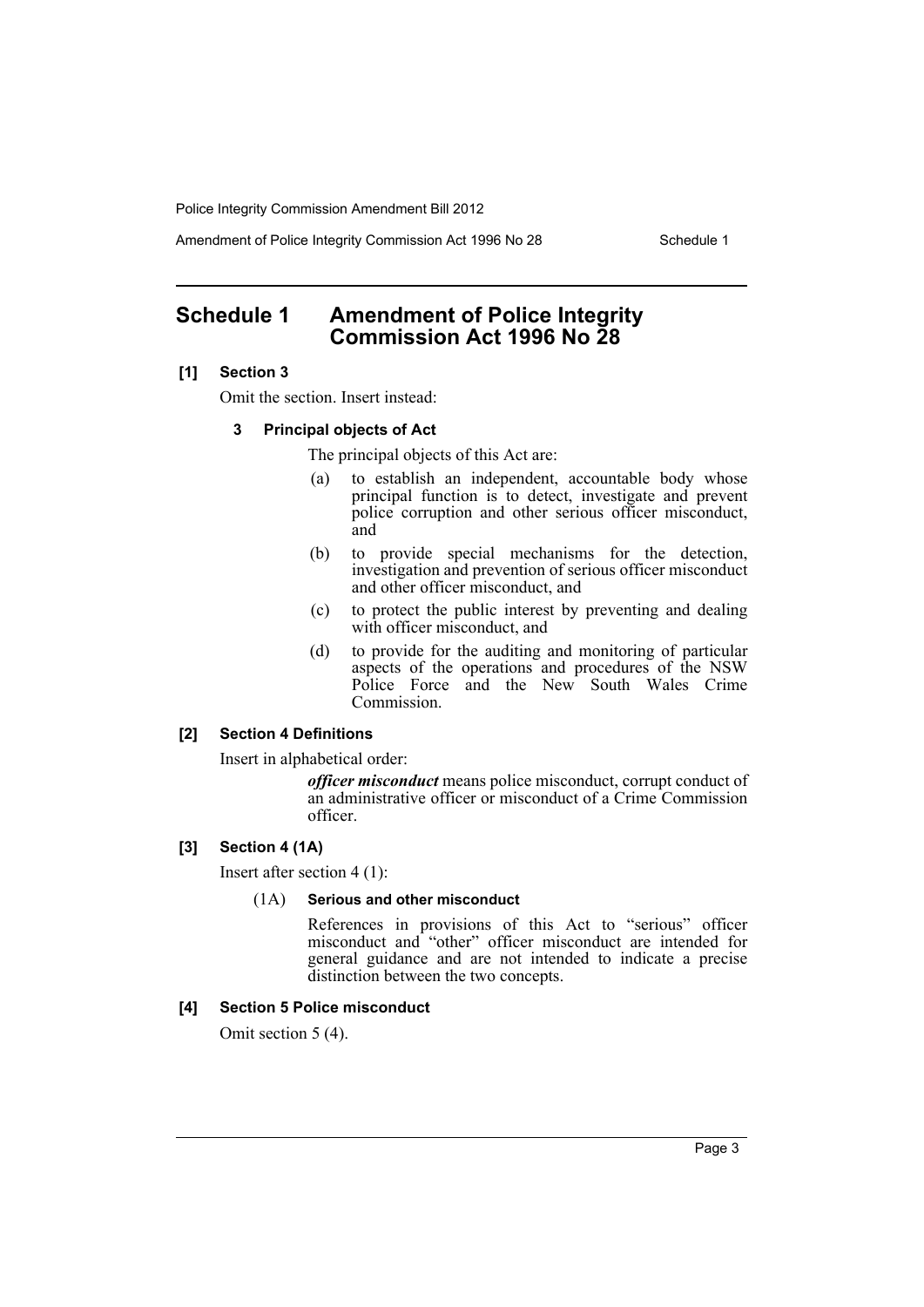Schedule 1 Amendment of Police Integrity Commission Act 1996 No 28

## **[5] Sections 13–13C**

Omit the sections. Insert instead:

#### **13 Principal functions**

- (1) The principal functions of the Commission are as follows:
	- (a) to prevent officer misconduct,
	- (b) to detect or investigate, or manage or oversee other agencies in the detection or investigation of, officer misconduct,
	- (c) to receive and assess all matters not completed by the Police Royal Commission, to treat any investigations or assessments of the Police Royal Commission as its own, to initiate or continue the investigation of any such matters where appropriate, and otherwise to deal with those matters under this Act, and to deal with records of the Police Royal Commission as provided by this Act.
- (2) The Commission is, as far as practicable, required to turn its attention principally to serious officer misconduct.
- (3) The reference in this section to *managing* other agencies in the detection or investigation of officer misconduct is a reference to the provision by the Commission of detailed guidance in the planning and execution of such detection or investigation.
- (4) The reference in this section to *overseeing* other agencies in the detection or investigation of officer misconduct is a reference to the provision by the Commission of a lower level of such guidance, relying rather on a system of guidelines prepared by it and progress reports and final reports furnished to it.
- (5) In managing or overseeing other agencies for the purposes of this section, the Commission does not have a power of control or direction, and any such management or oversight is to be achieved by agreement. However, it is the duty of members of the NSW Police Force and Crime Commission officers to co-operate with the Commission in the exercise of its management and oversight functions and any other functions of the Commission.
- (6) However, nothing in subsection  $(2)$ ,  $(3)$ ,  $(4)$  or  $(5)$ :
	- (a) affects the capacity of the Commission to exercise any of the functions referred to in subsection (1), or
	- (b) provides a ground for any appeal or other legal or administrative challenge to the exercise by the Commission of any of those functions.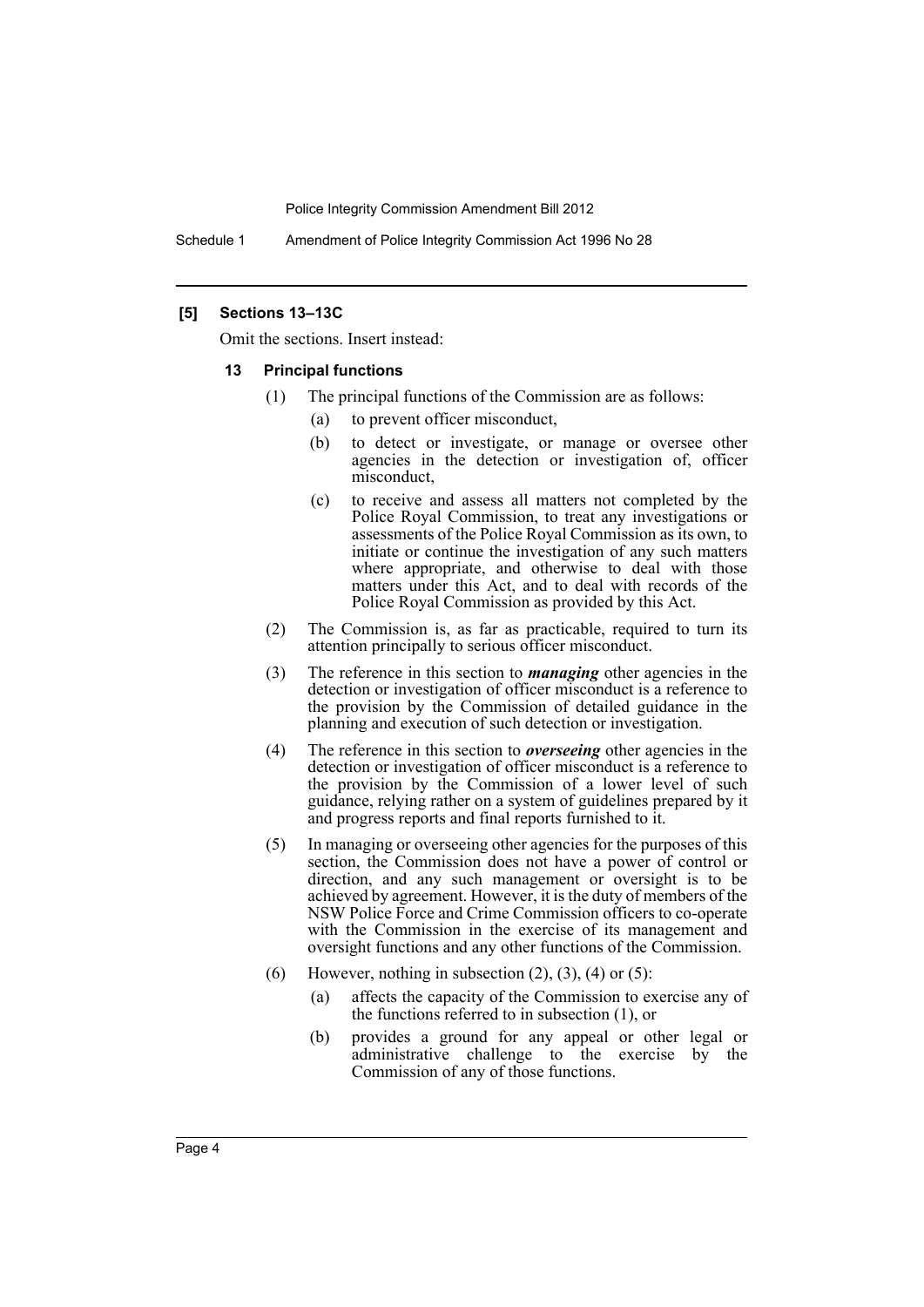#### **[6] Section 33 Public and private hearings**

Insert after section 33 (3):

- (3A) Without limiting the factors that it may take into account in determining whether or not it is in the public interest to conduct a hearing wholly or partly in public, the Commission is to consider the following:
	- (a) the benefit of exposing to the public, and making it aware of, officer misconduct,
	- (b) the seriousness of the allegation or complaint being investigated,
	- (c) any risk of undue prejudice to a person's reputation (including by not holding the hearing in public),
	- (d) whether the public interest in exposing the matter is outweighed by the public interest in preserving the privacy of the persons concerned.

### **[7] Section 75B Duty to notify Commission of possible corrupt conduct of administrative officers**

Omit the section.

## **[8] Section 75D Duty to notify PIC of possible misconduct of Crime Commission officers**

Omit the section.

**[9] Part 4C**

Insert after Part 4B:

# **Part 4C Reporting misconduct**

# **75D Duty to notify Commission of possible officer misconduct** (cf ICAC Act  $\frac{1}{5}$  11)

- (1) This section applies to the following officers:
	- (a) the Ombudsman,
	- (b) the Crime Commissioner,
	- (c) the Commissioner of Police,
	- (d) the principal officer of a public authority,
	- (e) an officer who constitutes a public authority.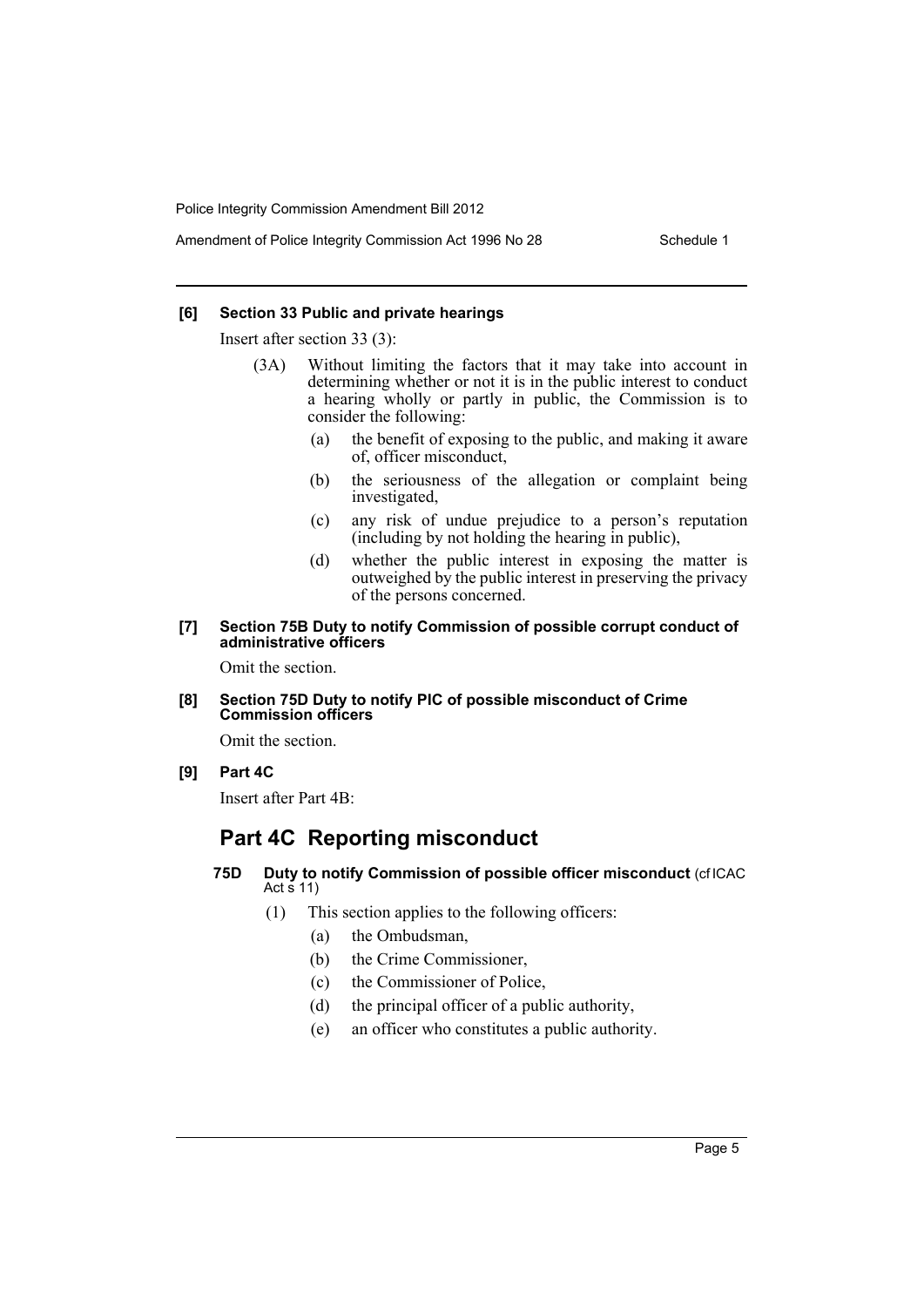Schedule 1 Amendment of Police Integrity Commission Act 1996 No 28

- (2) An officer to whom this section applies is under a duty to report to the Commission any matter that the officer suspects on reasonable grounds concerns or may concern officer misconduct.
- (3) The Commission may issue guidelines as to what matters need or need not be reported.
- (4) This section has effect despite any duty of secrecy or other restriction on disclosure.
- (5) For the purposes of this section, the regulations may prescribe who is the principal officer of a public authority, but in the absence of regulations applying in relation to a particular public authority, the principal officer is the person who is the head of the authority, its most senior officer or the person normally entitled to preside at its meetings.

## **[10] Section 89 Principal functions of Inspector**

Insert after section 89 (1) (b):

(b1) to deal with (by reports and recommendations) conduct amounting to maladministration (including, without limitation, delay in the conduct of investigations and unreasonable invasions of privacy) by the Commission or officers of the Commission, and

# **[11] Section 89 (1A)**

Insert after section 89 (1):

- (1A) Without affecting the power of the Inspector to make a report under Part 8, the Inspector may, at any time:
	- (a) make a recommendation or report concerning any matter relating to the functions of the Inspector under this section that the Inspector considers may effectively be dealt with by recommendation or report under this section, and
	- (b) provide the report or recommendation (or any relevant part of it) to the Commission, an officer of the Commission, a person who made a complaint or any other affected person.

## **[12] Section 101 Special reports**

Insert "any of the following" after "on".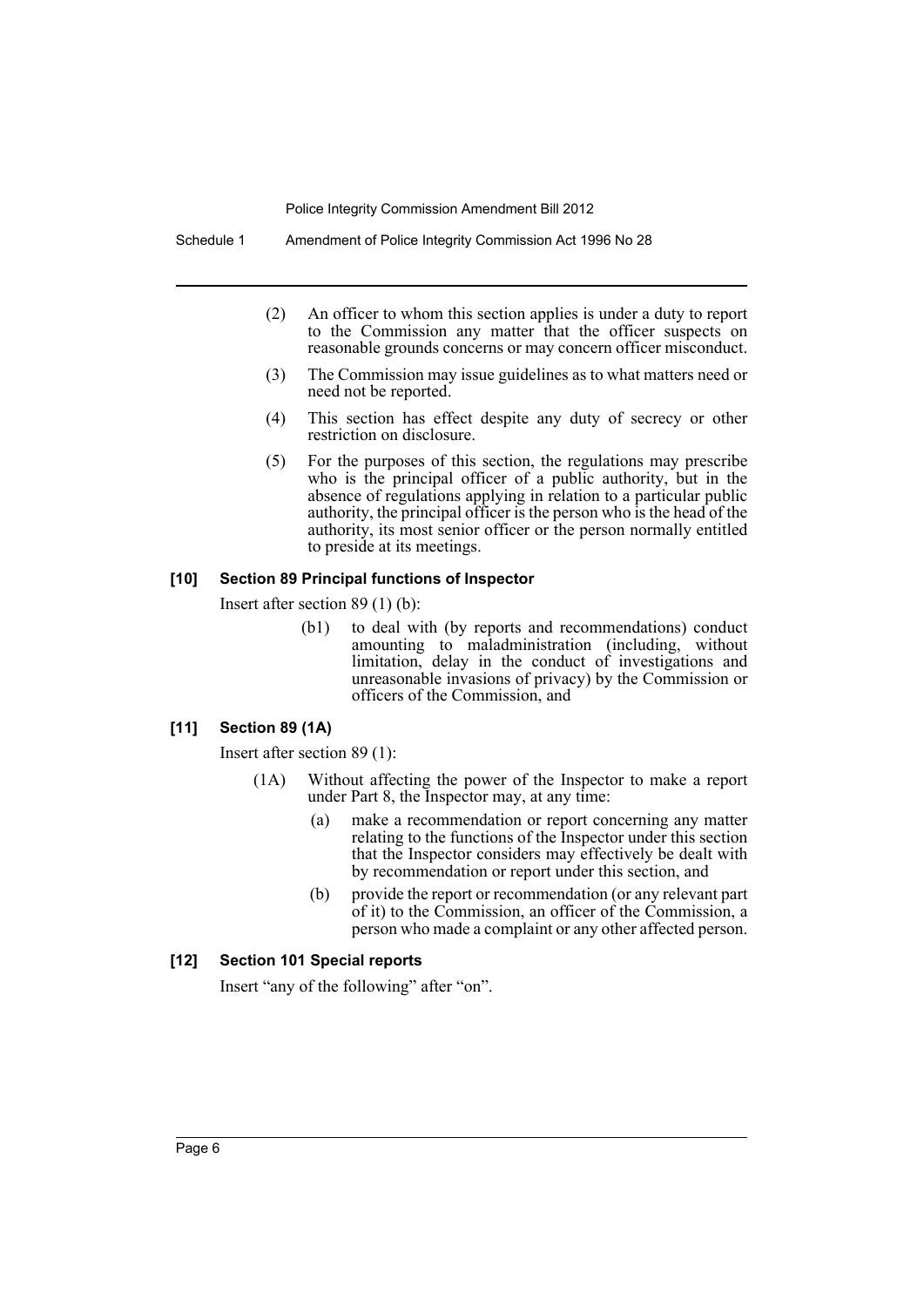Amendment of Police Integrity Commission Act 1996 No 28 Schedule 1

# **[13] Section 101 (c)**

Insert after section 101 (b):

(c) any other matter relating to the exercise of a function to audit, deal with or assess any matter under section 89 that the Inspector considers warrants the making, in the public interest, of a special report.

## **[14] Section 137A**

Insert after section 137:

# **137A Persons to be heard**

- (1) Before including in a report any comment about a person that the Commission or the Inspector considers is adverse, the Commission or Inspector must, so far as practicable:
	- (a) inform that person of the substance of the grounds of the adverse comment, and
	- (b) give the person an opportunity to make submissions.
- (2) The Commission is taken to have complied with this section if it has held a hearing under section 32 at which the person who is the subject of the adverse comment concerned was informed of the substance of the grounds of the adverse comment and given an opportunity to make submissions.
- (3) This section applies only to the following reports:
	- (a) a report by the Commission in relation to any matter that has been or is the subject of an investigation by the Commission,
	- (b) a report by the Inspector in relation to any complaint.

## **[15] Section 146 Review of Act**

Omit "A further such review is" from section 146 (2A).

Insert instead "Further such reviews are".

### **[16] Section 146 (2A)**

Insert "and after the period of 5 years from the date of assent to the *Police Integrity Commission Amendment Act 2012*" after "*2005*".